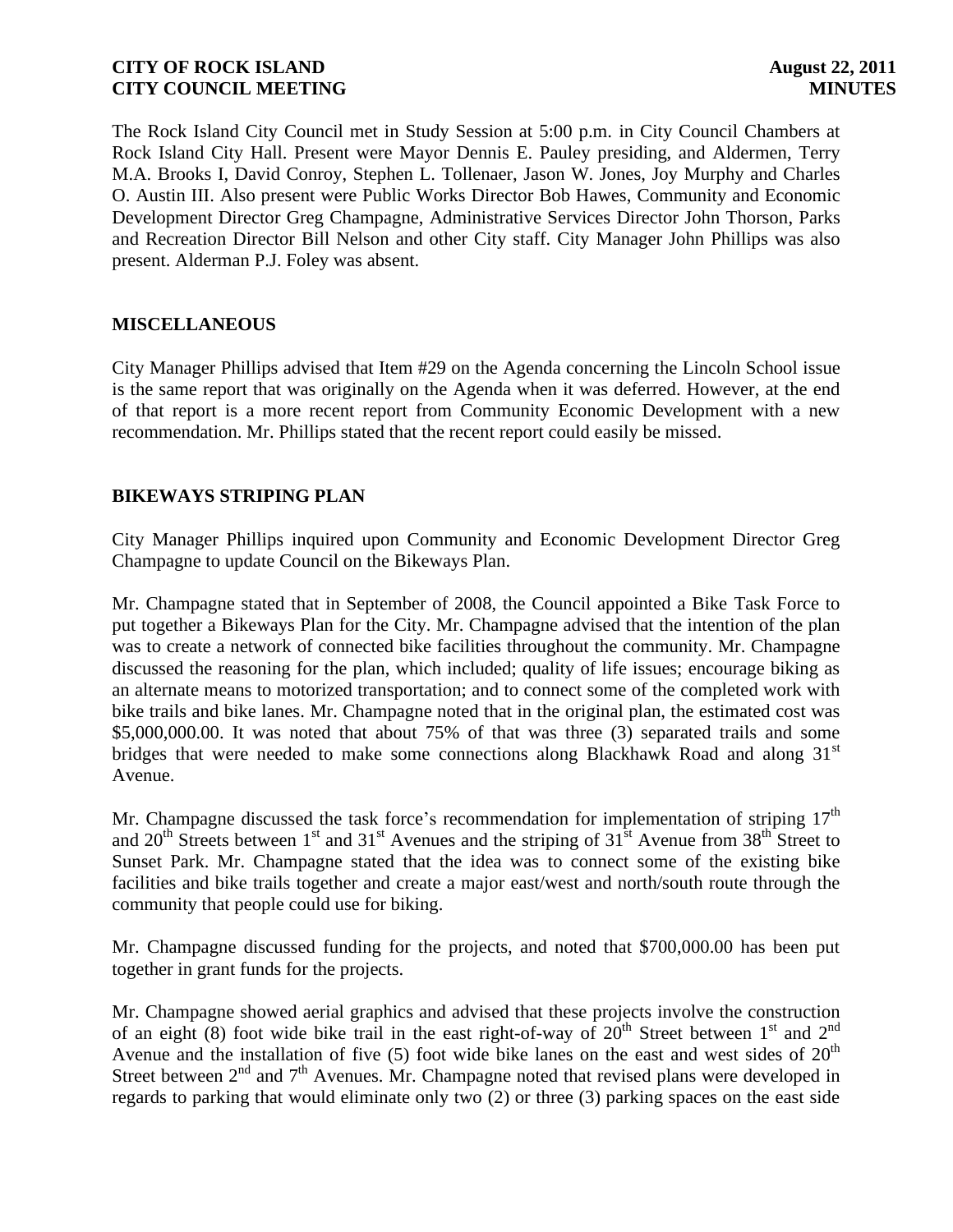of  $20<sup>th</sup>$  Street north of the  $7<sup>th</sup>$  Avenue intersection. In addition, these projects involve the striping of five (5) foot wide bike lanes on the east and west sides of  $20^{th}$  Street from  $7^{th}$  Avenue to  $18^{th}$ Avenue and striping of five (5) foot wide bike lanes on the east and west sides of  $17<sup>th</sup>$  Street from  $18<sup>th</sup>$  Avenue to  $31<sup>st</sup>$  Avenue. Mr. Champagne commented that the removal of parking on the west side of  $17<sup>th</sup>$  and  $20<sup>th</sup>$  Streets is proposed to accommodate the striping.

Parks and Recreation Director Bill Nelson discussed a 2009 survey of the community as it related to recreational desires.

Council discussed shared lane (pavement) markings or sharrows as it related to safety and as an alternative to striped bike lanes. Council discussed parking as it related to elimination of parking spaces on various streets in which Council had concerns in regards to the people that rely on offstreet parking. Council discussed sidewalks as opposed to bike paths as it related to cost. In addition, Council discussed obtaining public input as it related to the elimination of parking spaces on various streets concerning the bike lanes.

# **BICYCLE STORAGE RACKS**

Mr. Champagne briefly discussed the recommendation of the Bike Task Force in regards to implementing bike storage racks at City facilities and other places of business. It was noted that the bike storage racks item is on the Agenda for Council consideration.

# **CELL PHONE STIPEND POLICY**

City Manager Phillips inquired upon Administrative Services Director John Thorson to update Council on the recommendation for a cellular phone stipend policy, which is an item on the Agenda for Council consideration.

Mr. Thorson advised that at the start of the budget year, over 90 cellular phones were in service for various employees dictated by their job requirement. Mr. Thorson added that the Administrative Services Department spends a significant amount of time maintaining the cell phone service. Mr. Thorson indicated that the idea is to move away from a master contract to a cellular phone stipend program. Mr. Thorson stated that an advantage for the Administrative Services Department is to help eliminate a lot of the administrative part of maintaining the contract.

Mr. Thorson indicated that typically some employees carry two (2) phones, one phone for personal use and one phone for City business use. It was noted that under the recommended stipend program, employees would be responsible for purchasing and maintaining their own cellular phone and would receive an amount as a reimbursement for business use. Mr. Thorson added that department managers would determine which employees would receive a stipend. Mr. Thorson advised that the proposed stipend would consist of two (2) levels in which \$30.00 per month would be reimbursed for moderate to high usage and \$15.00 per month for low usage.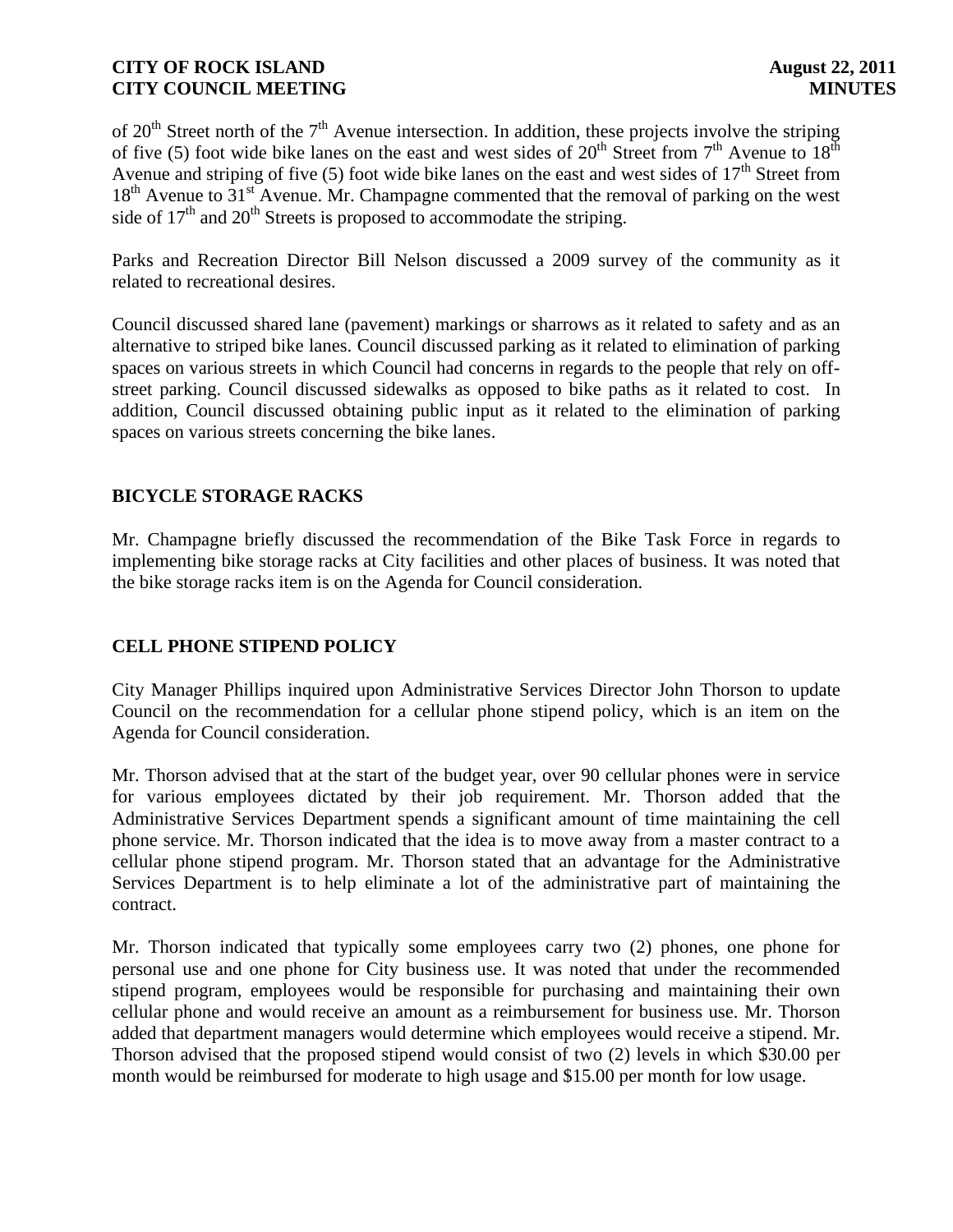Council discussed the proposed cell phone stipend policy as it related to department managers determining as to which employees would receive the stipend. Council discussed exceptions to the stipend as it related to positions that jointly share a cell phone. It was noted that the City would continue to maintain those exceptions. Council discussed cellular phone stipends as it related to union contracts. In addition, Council discussed the cellular phone stipend policy as it related to data plans, the proposed amounts of reimbursement and cost savings.

## **EXECUTIVE SESSION**

A motion was made by Alderman Jones and seconded by Alderwoman Murphy to recess to Executive Session on matters of Personnel. The motion carried on a roll call vote. Those voting Aye being Alderman Brooks, Alderman Conroy, Alderman Tollenaer, Alderman Jones, Alderwoman Murphy and Alderman Austin; those voting No, none. Alderman Foley was absent. The meeting was recessed at 5:50 p.m.

Mayor Pauley reconvened the regular meeting at 6:11 p.m.

## **ADJOURNMENT**

A motion made by Alderman Austin and seconded by Alderwoman Murphy to adjourn the meeting carried by the following Aye and No vote. Those voting Aye being Alderman Brooks, Alderman Conroy, Alderman Tollenaer, Alderman Jones, Alderwoman Murphy and Alderman Austin; those voting No, none. The meeting was adjourned at 6:12 p. m.

Note: at 6:15 p.m., a reception was held in City Council Chambers in honor of the 2011 Citizen of the Year winners.

> \_\_\_\_\_\_\_\_\_\_\_\_\_\_\_\_\_\_\_\_\_\_\_\_\_\_\_\_\_\_ Aleisha L. Patchin, City Clerk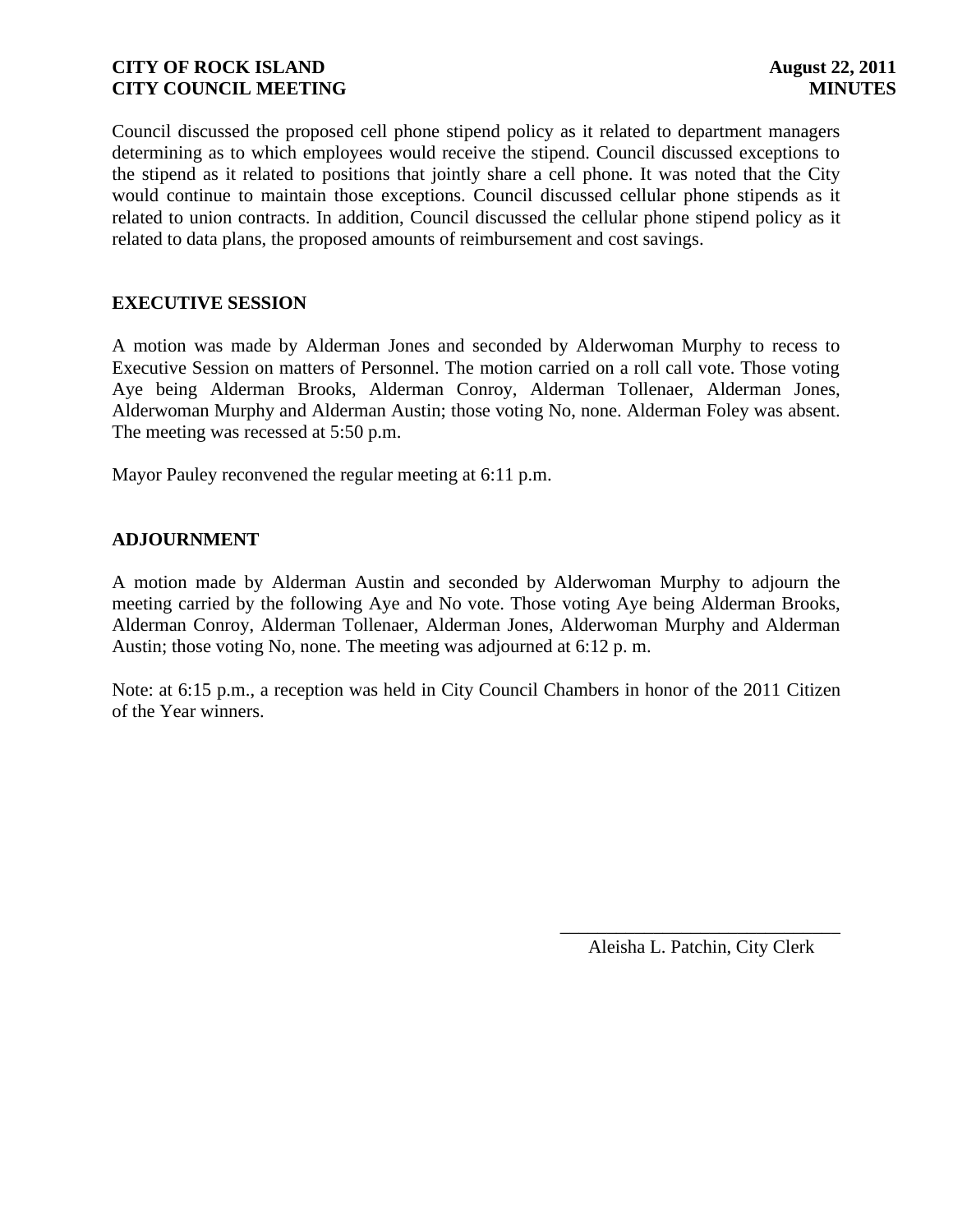Rock Island City Council met in regular session at 6:45 p.m. in Council Chambers of Rock Island City Hall. Present were Mayor Dennis E. Pauley presiding, and Aldermen Terry M.A. Brooks I, David Conroy, Stephen L. Tollenaer, Jason W. Jones, Joy Murphy and Charles O. Austin III. Also present was City Manager John Phillips. Alderman P. J. Foley was absent.

#### **Introductory Proceedings**

Mayor Pauley called the meeting to order and led in the Pledge of Allegiance. Alderman Jones gave the Invocation.

#### Agenda Item #5 **Minutes of the Meeting of August 8, 2011.**

A motion was made by Alderman Austin and seconded by Alderman Jones to approve the Minutes of the Meeting of August 8, 2011. The motion carried by the following Aye and No vote; those voting Aye being Alderman Brooks, Alderman Conroy, Alderman Tollenaer, Alderman Jones, Alderwoman Murphy and Alderman Austin; those voting No, none.

# Agenda Item #6 **Update Rock Island by Mayor Pauley.**

Mayor Pauley stated that in 2010, he asked a group of Rock Island citizens and stakeholders to join the Safer Communities Task Force to discuss and recommend how to make Rock Island an even greater place to live. It was noted that the task force did their job well and provided the Mayor with recommendations in several areas including our youth. Mayor Pauley advised that he would be focusing on the plan to impact our youth and how people are needed to play a role.

It was noted that as a result of the work of the Safer Communities Task Force, Jerry Jones, Executive Director of the Martin Luther King Jr. Center was asked to take a look at how to have the best positive impact on our youth. Mayor Pauley indicated that after review, Jerry focused in on Achieve Quad Cities and the 40 Developmental Assets. Mayor Pauley offered that it was determined that mentoring, job shadowing, making presentations to classes and being a role model would have the most impact. The Mayor stated that it was also determined that a new program did not need to be created as Achieve Quad Cities already has been established and has the elements that are needed.

Mayor Pauley advised that leading youth to success is complex, but no one will argue about the value of the effort. The question is how to do it. It was noted that the task force suggested that mentoring would have a positive impact for youth. The Mayor commented that there are many great resources in the Quad Cities and we have decided to promote an initiative that is collaborative, strategic, and sustainable – Achieve Quad Cities.

It was noted that Achieve Quad Cities is a great program for the entire area, but Mayor Pauley wants to focus on Rock Island. Mayor Pauley stated that if we all believe that education is important, then as individuals and corporations, we need to determine what we can do to make a difference.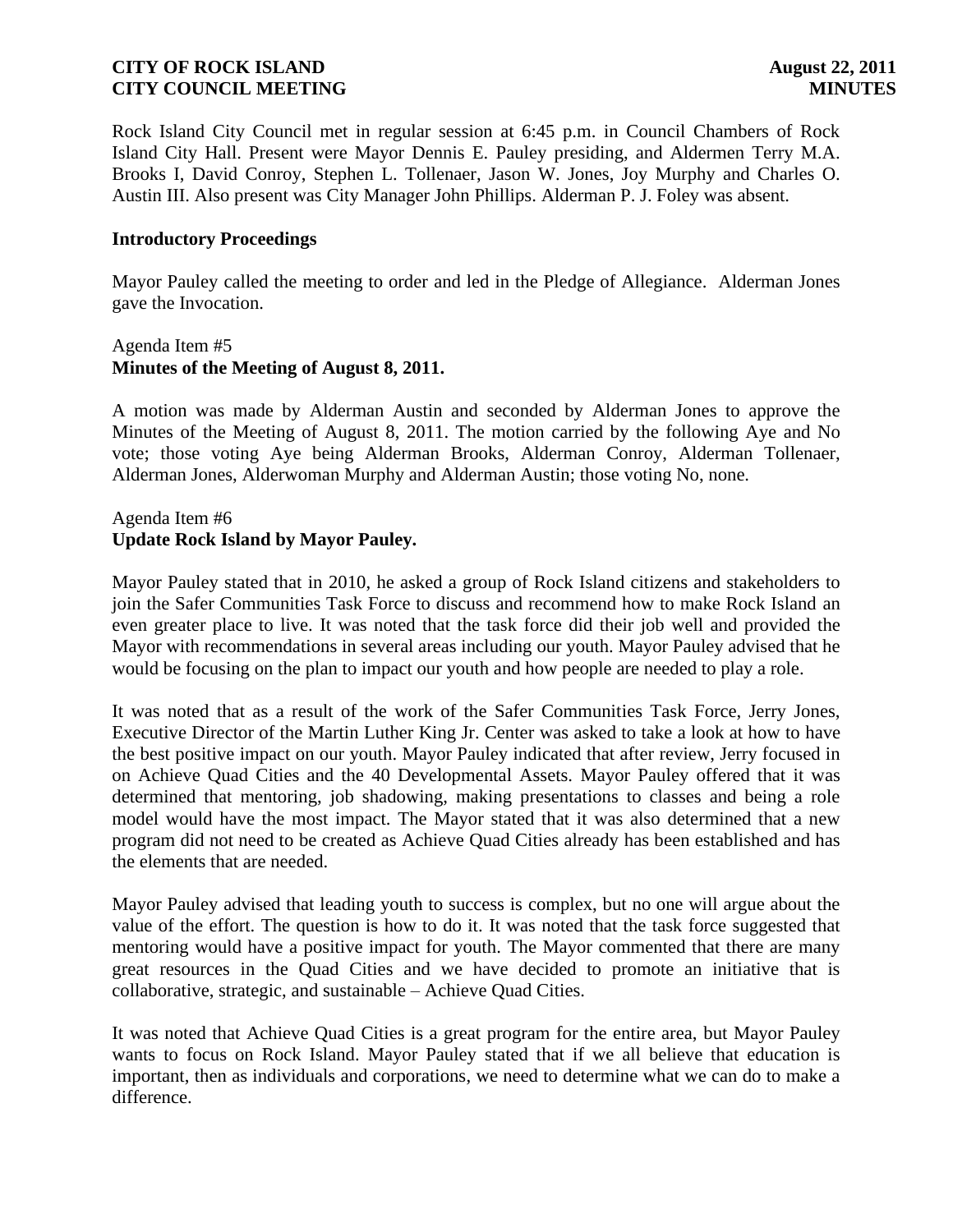Mayor Pauley advised that Achieve Quad Cities is a community collaboration led by the Community Foundation of the Great River Bend and United Way of the Quad Cities area made up of nonprofits, businesses, and school districts, including the Rock Island-Milan School District. Mayor Pauley stated that Rock Island has a great education system both public and private. The Mayor added that unfortunately, some students still don't get the attention they need to succeed. It was noted that Achieve places emphasis on leading youth to graduate from high school and puts a plan in place for their future. Mayor Pauley advised that research supports that if youth have a career plan, their chances to succeed increases. The Mayor commented that Achieve Quad Cities focuses on junior high school students and provides the tools, support, and strategy for mentors to have a positive influence with their mentee.

Mayor Pauley indicated that three ways one can get involved with Achieve Quad Cities includes; becoming a career navigator, providing job shado**w** opportunities and giving classroom presentations.

Mayor Pauley advised that a career navigator mentor volunteers to mentor at-risk students and also encourages them to explore career opportunities and achieve academic and social success. Career navigators commit to meeting with students a minimum of six hours a month, both at school and in the community for a minimum of one year. It was noted that career navigators are coordinated by Big Brothers Big Sisters. Mayor Pauley stated that classroom presenters give interactive presentations focused on how to succeed in their career field. The Mayor added that job shadowing allows students to shadow professionals for two to six hours to learn practical knowledge about career workplace behavior. It was noted that job shadows also expose youth to workplace environments.

Mayor Pauley offered that each of these categories has a different level of investment. The Mayor encouraged people to sign up to become career navigators because it has the greatest opportunity to have the most impact for a relatively small investment. Mayor Pauley advised that a six hour per month commitment is a mere 1% of your waking hours. Who can argue that a 1% risk is not acceptable?

Mayor Pauley indicated that this initiative relies heavily on your involvement. It was noted that research proves that the more adults playing a positive role in kids' lives, the better chances that youth will be successful, productive adults. That fact alone reaffirms that our kids need us to be invested and engaged in their lives.

Mayor Pauley advised that right now, there are kids who are waiting for a mentor. They are waiting for you. Go to www.achievegc.org or call 563.344.0338 to volunteer today.

Mayor Pauley challenged Rock Island citizens and businesses to get involved in this effort. Mayor Pauley challenged the community to be more engaged and invested in the future of our youth. In addition, Mayor Pauley challenged our community to set the example so that other communities will be inspired and emboldened to join us.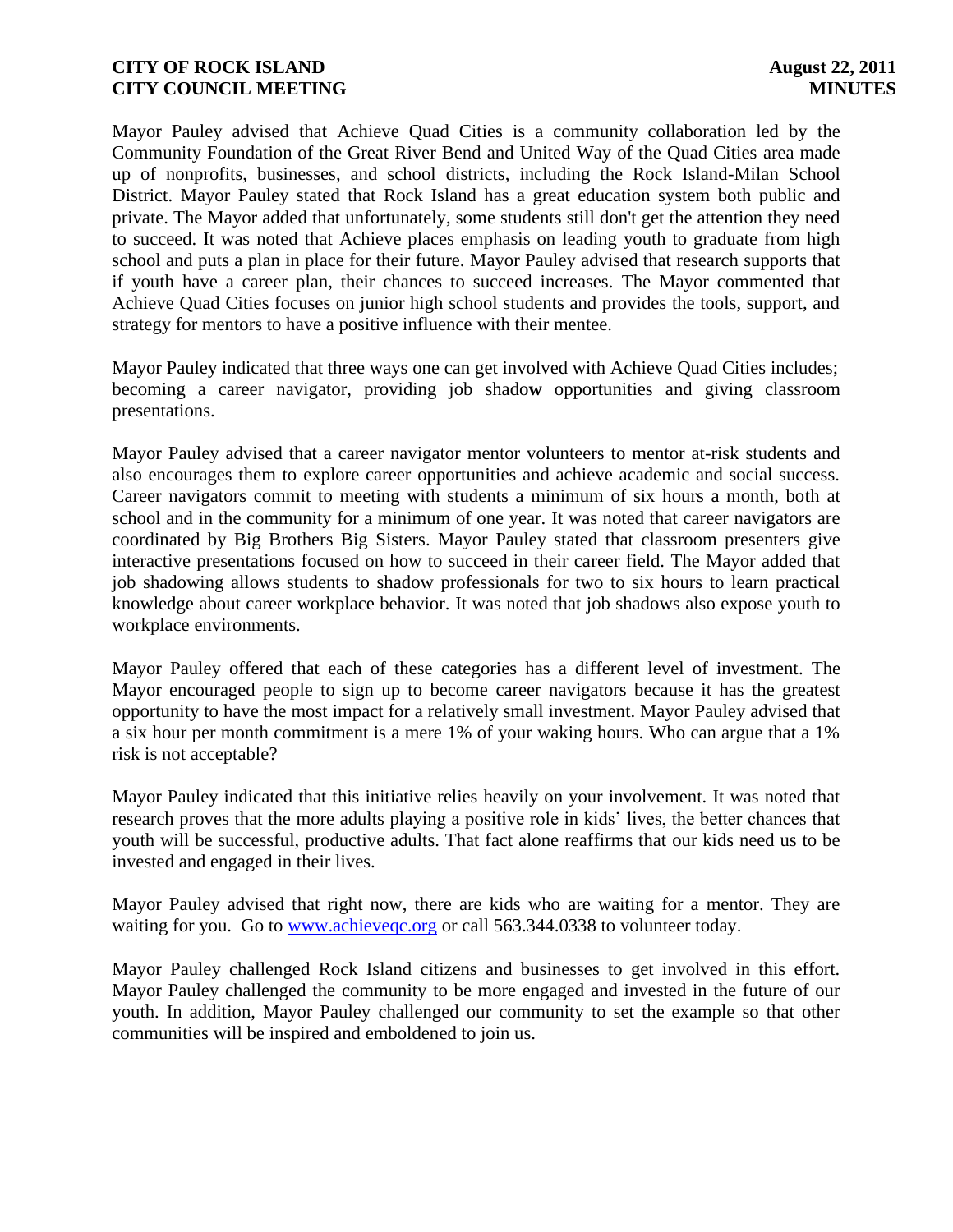#### Agenda Item #7 **Presentation of the first (1) quarter Employee Recognition award to the City of Rock Island snowplow drivers.**

City Manager Phillips stated that when the City has a windstorm, snow storm or flood, the Public Works crews take the lead. It was noted that the City's crews have a tradition of doing an excellent job; they are dedicated in serving the people of our community.

Mr. Phillips noted that on February 1, 2011, the City had a very bad snowstorm; it was the worst snow storm since 1979. Mr. Phillips stated that he was amazed and impressed that after 24 hours after the snow had stopped falling that the City snowplow crews were finishing up the residential streets. Mr. Phillips thanked the snowplow crew for their excellent work and team efforts on February  $1<sup>st</sup>$  and every day.

Mr. Phillips and Mayor Pauley then presented the 28 City of Rock snowplow drivers with the employee recognition awards. The employees that received the awards are as follows:

Mike Brown; Bob Danielson; Ron Fletcher; Mike Heber; Terry Houk: Don Leatherman; Vic Linzer; Tony Mendoza; Jeff Mowery; Steve Rodgers; Norm Slaight; Mike Sonneville; Quincey Steele; Mike VanBlair; Jim Bush; Rich Darnell; Tim Gano; Rick Hitchcock; James Jordan; Kevin Lingafelter; Chris Mark; Chad Mottet; Jeff Muhlenburg; Leonard Serrano; Matt Sonneville; Paul Stanforth; Kurt Syslo; and Mike Ziegler.

#### Agenda Item #8

## **Presentation of the 2011 Citizen of the Year awards by members of the Citizen of the Year Committee and Mayor Pauley.**

Citizen of the Year Committee Co-Chairman Joy Murphy (Alderwoman  $6<sup>th</sup>$  Ward) and Mayor Pauley approached the podium. Alderwoman Murphy thanked Co-Chair Chuck Austin (Alderman 7<sup>th</sup> Ward), former Alderwoman Grace Shirk, City Clerk Aleisha Patchin and the members of the 2011 Citizen of the Year Committee for all of their efforts in the selection of the 2011 Citizens of the Year.

The winners in each category were introduced by a member of the current committee, which consisted of winners of the 2010 Citizen of the Year awards.

The winners of the 2011 Citizen of the Year are as follows:

Business: MetroLink- Introduced by Kai Swanson: Executive Director Jeff Nelson and Operations Manager Todd Franzen accepted the award Professional: Janet Masamoto - Introduced by Berlinda Tyler-Jamison Education: Janet Jo Lockhart-Johnson - Introduced by Grace Diaz Shirk Organization: Renaissance Rock Island - Introduced by Mark W. Schwiebert: Renaissance Rock Island President Brian Hollenback accepted the award. Individual: Ed & Nancy Hanna - Introduced by Joy Murphy City Employee: Dytanya Robinson - Introduced by Patrick Doherty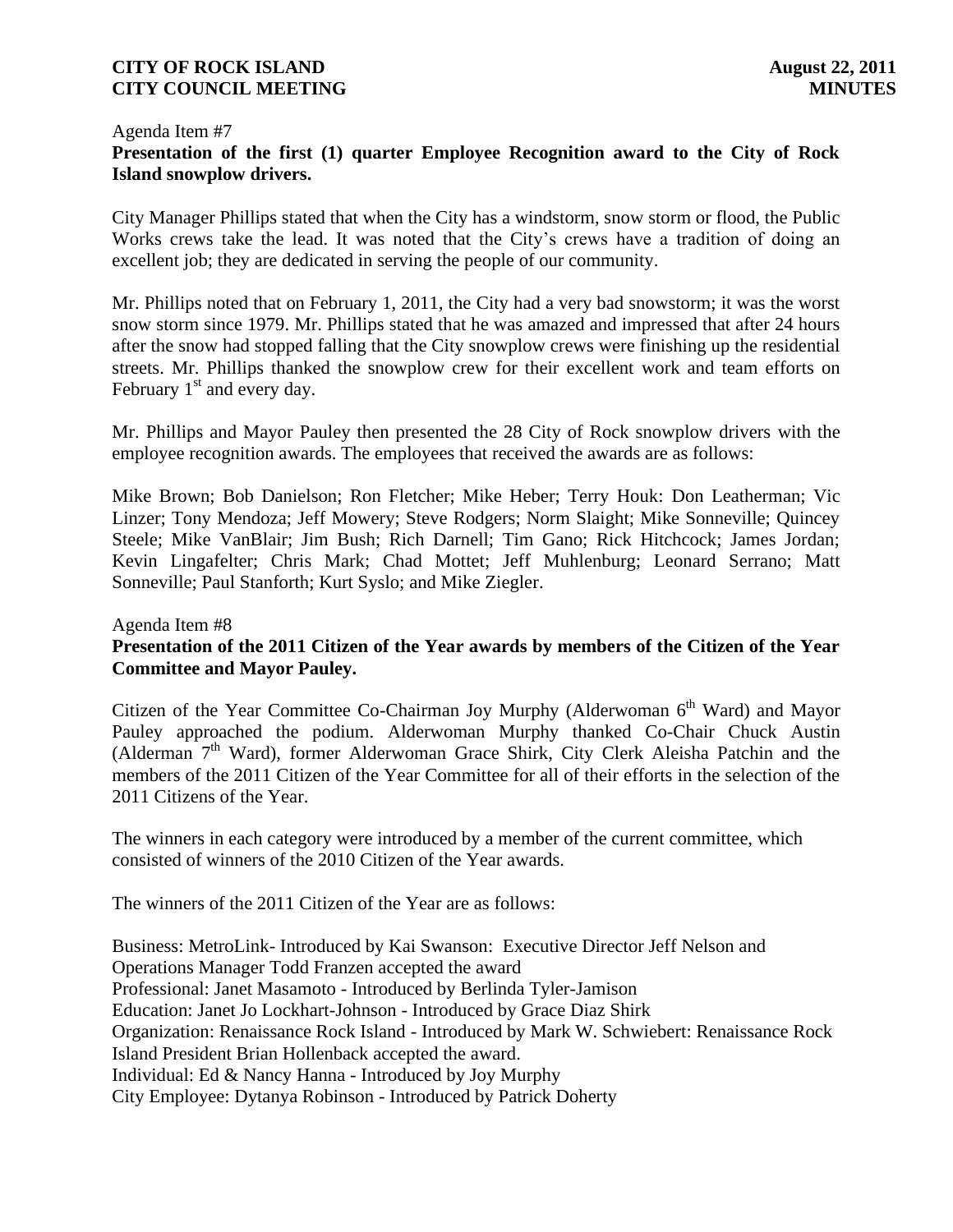Youth: Anna Pienta - Introduced by Chris Elsberg.

Honorary: Habitat for Humanity - Introduced by Chuck Austin: Executive Director Kristi Crafton accepted the award along with several Habitat families.

Co - Chairman/Alderman Chuck Austin announced that Renaissance Rock Island was the overall winner of the 2011 Citizen of the Year award. Renaissance Rock Island President Brian Hollenback, Executive Assistant Beth Payne, board member Jane Schneider, former chair Phil Dennis, board member Janet Masamoto, board member Berlinda Tyler-Jamison and board member Al Kruse accepted the award. Alderman Austin reviewed the reasons for Renaissance Rock Island's nomination and selection by the committee. It was noted that Renaissance Rock Island representatives will be the Grand Marshal of the Labor Day Parade.

Pictures were taken of the 2011 Citizen of the Year award winners with Mayor Pauley.

Mayor Pauley congratulated all of the winners. At this time, Council took a short (five minute) break.

### Agenda Item #9 **Presentation of the Schwiebert Riverfront Park awards.**

Planning and Redevelopment Administrator Alan Carmen presented the City Council with five (5) awards in which several of the awards were related to Schwiebert Riverfront Park.

Mr. Carmen advised that the first award is from the Riverfront Council for the completion of the trail connection to the Veteran's Memorial Bridge at Carr's Crossing on behalf of the work that the City had done. Mr. Carmen advised that at the National Association of Women's Construction Banquet, two awards were presented to the City, one of which included the joint project with Augustana College for the central campus multi - use trail and recognizing Brandt Construction as the contractor.

Mr. Carmen noted that another award received from the Riverfront Council was for the construction and opening of Schwiebert Riverfront Park. The fourth award Mr. Carmen presented was from the American Council of Engineering Companies of Iowa presented to the City and Stanley Consultants for the 2011 honor for engineering excellence in the special projects category for the Schwiebert Riverfront Park and flood protection system. Mr. Carmen stated that the last award was from the National Association of Women in Construction for Schwiebert Riverfront Park as presented to the City, Gere/Dismer Architects, Williams/Valley Construction Management and Schreiber/Anderson Associates for the park construction.

#### Agenda Item #10

### **Proclamation declaring Monday, September 5, 2011 as Labor Day.**

Mayor Pauley read the Proclamation. Mr. Jerry Lack, President of Illowa Construction and Labor Management thanked the City Council and staff for the Proclamation and for all they do to help create and retain jobs in the community.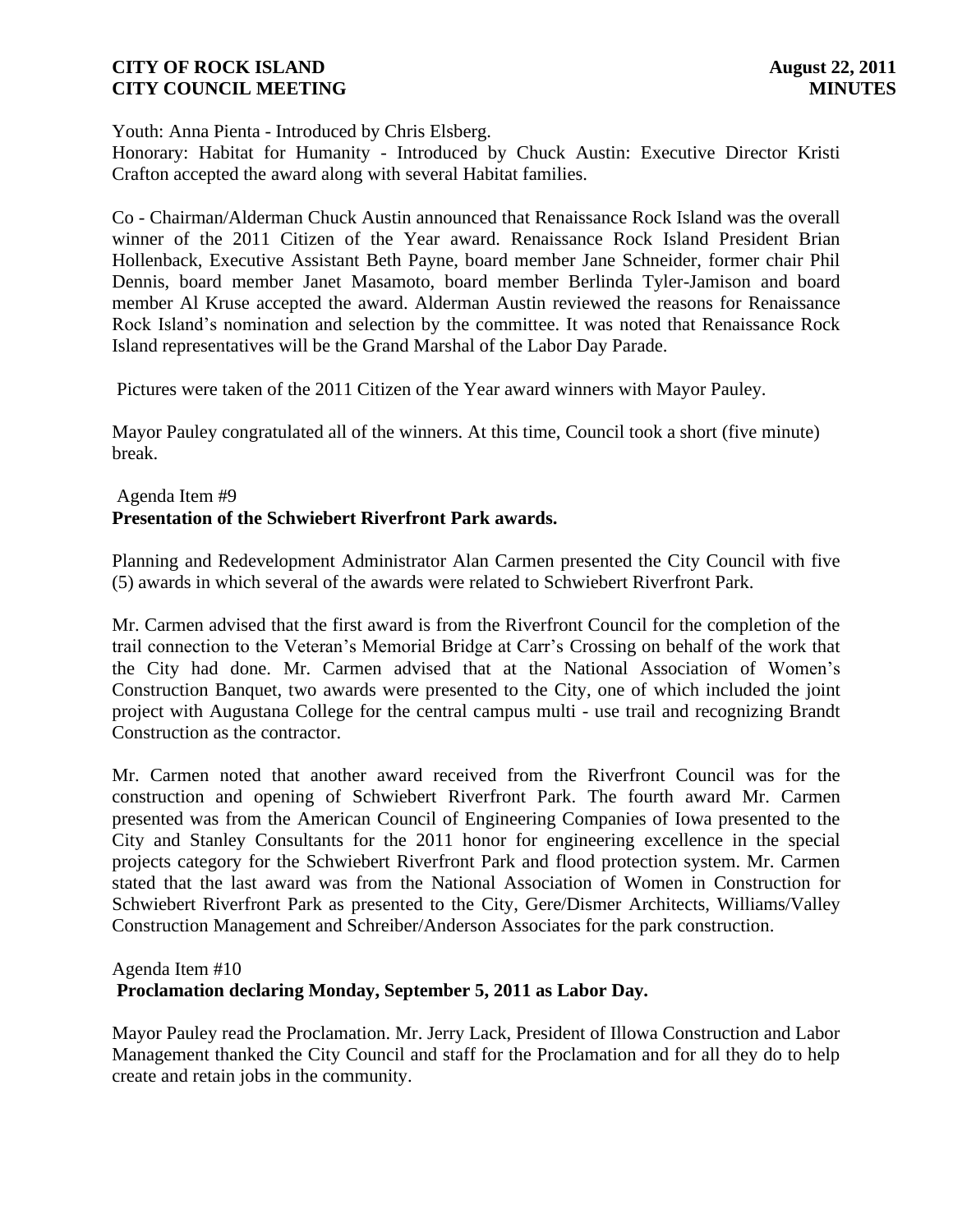At this time, Alderman Brooks moved and Alderman Conroy seconded to move Agenda Item #29 up on the list as the next Agenda item. The motion carried by the following Aye and No vote: those voting Aye being Alderman Brooks, Alderman Conroy, Alderman Tollenaer, Alderman Jones, Alderwoman Murphy and Alderman Austin; those voting No, none.

#### Agenda Item #29

**Report from the Community and Economic Development Department regarding the stabilization of Old Lincoln School, recommending implementing SGGM's recommendations of items one (1) through six (6) as stated in the report. (***A Motion remains on the floor -* **Alderman Jones moved and Alderman Conroy seconded to approve the implementation of items one (1) through six (6) as stated in the report.)**

**Note:** Agenda Item #29 was deferred from the June 20, 2011 Council meeting.

Discussion followed. Alderman Jones advised that this item will be deferred, but there are individuals at this meeting that would like to speak on this issue.

Alderman Conroy explained as to why this item would be deferred again. Alderman Conroy advised that all of the alderman were not going to be at the meeting and some people that wanted to talk about this item, did not know that this is happening this evening; they thought that it may be deferred.

Mayor Pauley then inquired as to whether anyone wanted to speak on this item.

Mr. Raymond Ernst of Naples, Florida stepped forward. Mr. Ernst indicated that approximately four (4) years ago, he was a bidder on this item. Mr. Ernst added that for that big of a landmark in a historical district, the building should be kept and not demolished. Mr. Ernst was interested in the redevelopment of this building for mixed and commercial use. Mr. Ernst added that he would like some time to put together a budget and financing plan.

Council discussed Old Lincoln School as it related to staff's recommendation and the feasibility of financing as it related to construction and renovation of the building in regards to Mr. Ernst's concerns.

After more discussion, it was moved by Alderman Jones and seconded by Alderman Conroy to defer Agenda Item #29 until Monday, September 19, 2011. The motion carried by the following Aye and No vote: those voting Aye being Alderman Brooks, Alderman Conroy, Alderman Tollenaer, Alderman Jones, Alderwoman Murphy and Alderman Austin; those voting No, none.

#### Agenda Item #11

# **A Special Ordinance establishing Type B residential parking on the east side of 23rd Street from 1815 23rd Street south to 20th Avenue.**

It was moved by Alderman Austin and seconded by Alderwoman Murphy to consider, suspend the rules and pass the ordinance. The motion carried by the following Aye and No vote: those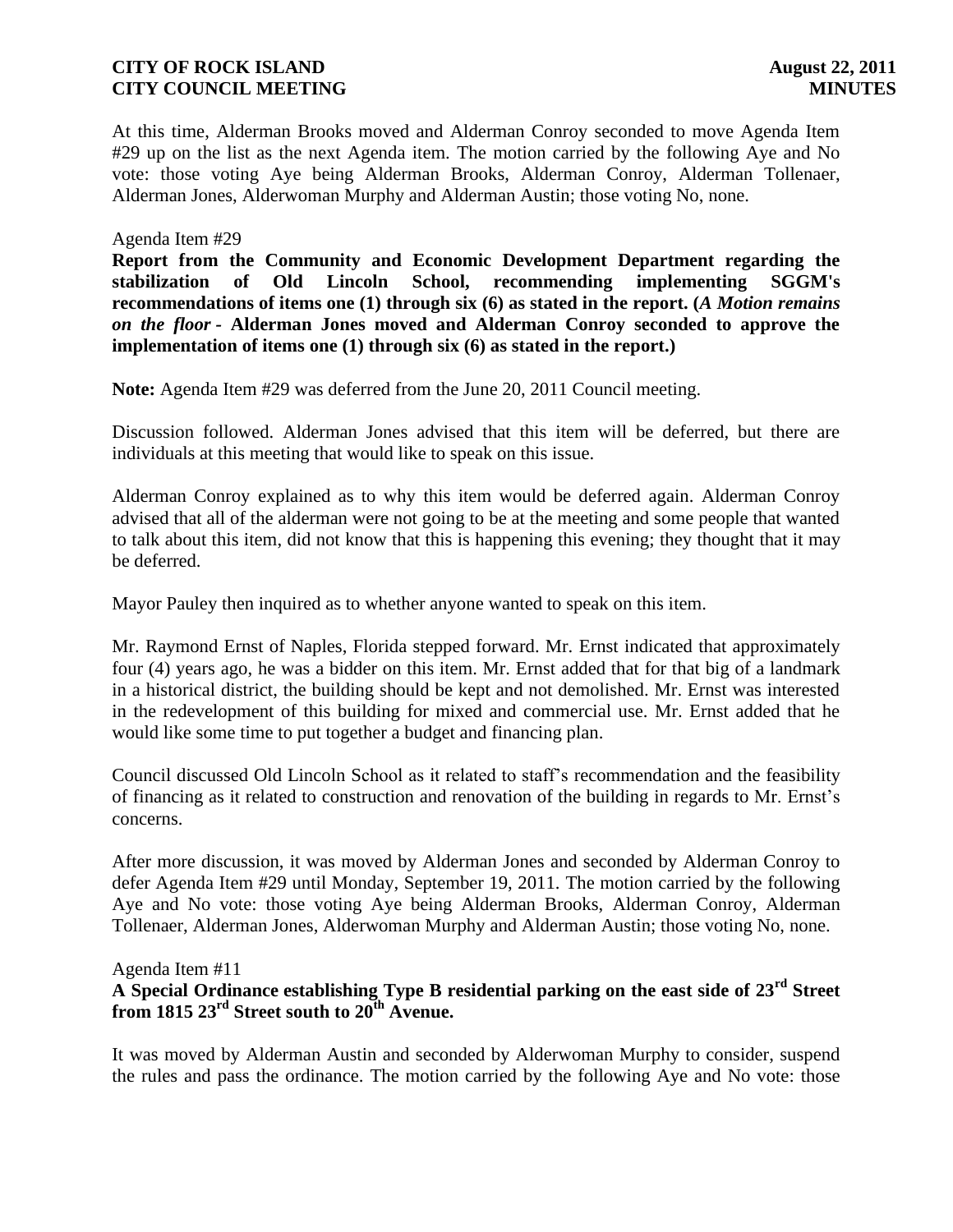voting Aye being Alderman Brooks, Alderman Conroy, Alderman Tollenaer, Alderman Jones, Alderwoman Murphy and Alderman Austin; those voting No, none.

# Agenda Item #12 **A Special Ordinance establishing a handicapped parking space at 1529 40th Street.**

Alderwoman Murphy moved and Alderman Austin seconded to consider, suspend the rules and pass the ordinance. The motion carried by the following Aye and No vote: those voting Aye being Alderman Brooks, Alderman Conroy, Alderman Tollenaer, Alderman Jones, Alderwoman Murphy and Alderman Austin; those voting No, none.

# Agenda Item #13 **A Special Ordinance removing a handicapped parking space at 1917 9th Street**.

It was moved by Alderman Conroy and seconded by Alderwoman Murphy to consider, suspend the rules and pass the ordinance. The motion carried by the following Aye and No vote: those voting Aye being Alderman Brooks, Alderman Conroy, Alderman Tollenaer, Alderman Jones, Alderwoman Murphy and Alderman Austin; those voting No, none.

Agenda Item #14 **CLAIMS**

It was moved by Alderman Austin, seconded by Alderman Jones to accept the following reports and authorize payment as recommended. The motion carried by the following Aye and No vote: those voting Aye being Alderman Brooks, Alderman Conroy, Alderman Tollenaer, Alderman Jones, Alderwoman Murphy and Alderman Austin; those voting No, none.

- a. Report from the Administrative Services Department regarding payment in the amount of \$642.13 to Lorri Anderson for General Liability Claim.
- b. Report from the Administrative Services Department regarding payment in the amount of \$1,793.19 to Scott Petersen for General Liability Claim.
- c. Report from the Administrative Services Department regarding payment in the amount of \$70,000.00 to Nelson, Keys and Keys for Sharon Wilson-Davis General Liability settlement.
- d. Report from the Public Works Department regarding payment #2 in the amount of \$77,260.50 to Centennial Contractors of the Quad Cities, Inc. for services provided for the  $34<sup>th</sup>$  Avenue Court reconstruction, east of  $12<sup>th</sup>$  Street project. (245).
- e. Report from the Public Works Department regarding payment #2 in the amount of \$55,890.00 to Maguire Iron, Inc. for services provided for the  $14<sup>th</sup>$  Street and  $42<sup>nd</sup>$ Avenue water tower replacement project. (251).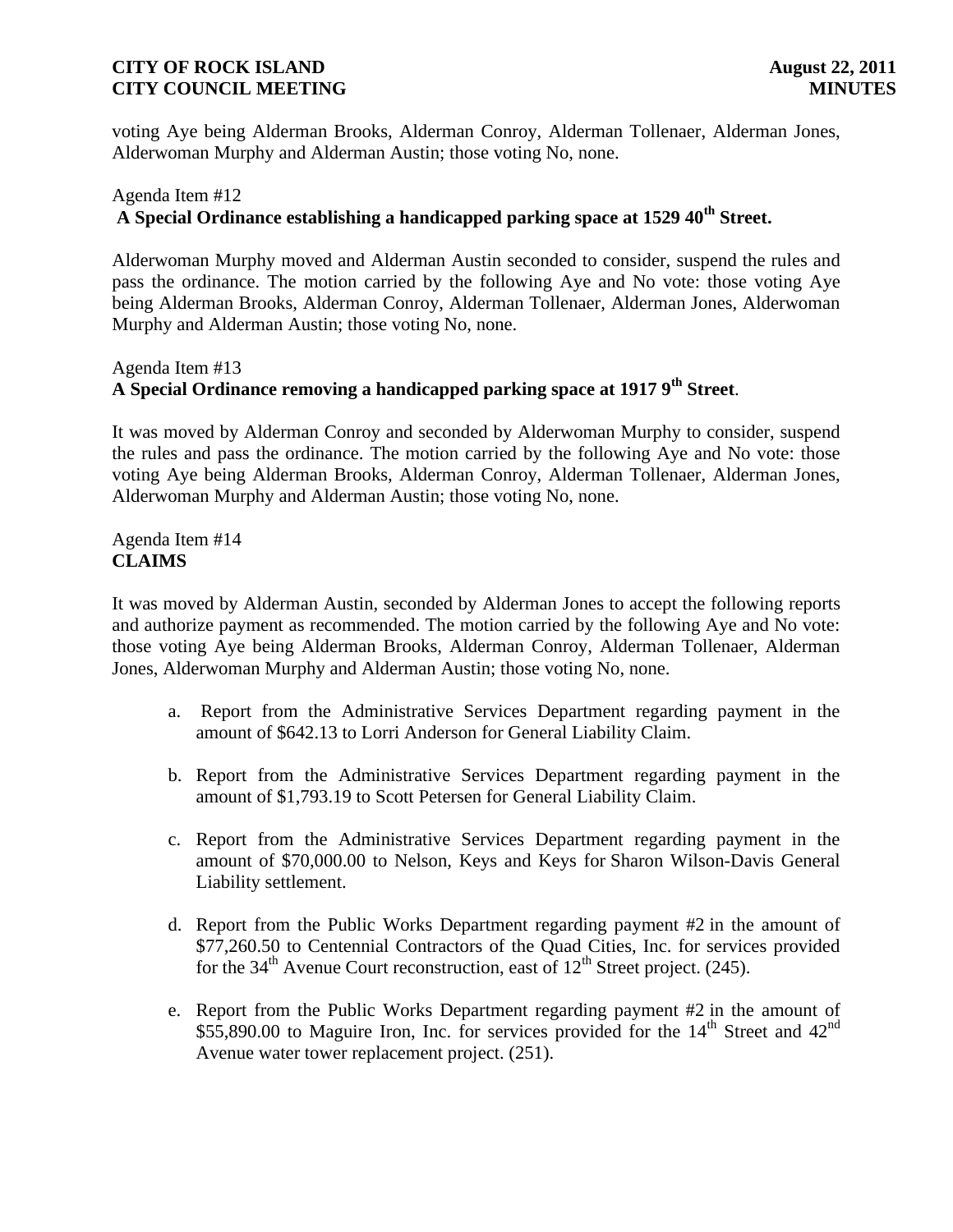f. Report from the Martin Luther King Center regarding payment #15 and #16 in the amount of \$72,926.65 to Estes Construction for services provided for the expansion / renovation project.

# Agenda Item #15 **Claims for the weeks of August 5th through August 18th in the amount of \$1,634,214.80.**

Alderman Conroy moved and Alderman Tollenaer seconded to allow the claims. The motion carried by the following Aye and No vote: those voting Aye being Alderman Brooks, Alderman Conroy, Alderman Tollenaer, Alderman Jones, Alderwoman Murphy and Alderman Austin; those voting No, none.

# Agenda Item #16 **Payroll for the weeks of July 25th through August 7th in the amount of \$1,292,923.46.**

It was moved by Alderman Jones and seconded by Alderman Conroy to allow the payroll. The motion carried by the following Aye and No vote: those voting Aye being Alderman Brooks, Alderman Conroy, Alderman Tollenaer, Alderman Jones, Alderwoman Murphy and Alderman Austin; those voting No, none.

Agenda Item #17 **Report from the Finance Department regarding the purchase of three (3) workstations, eight (8) chairs and one (1) conference table from Iowa/Illinois Office Solutions in the amount of \$10,782.48.**

Alderwoman Murphy moved and Alderman Conroy seconded to approve the purchase as recommended. The motion carried by the following Aye and No vote: those voting Aye being Alderman Brooks, Alderman Conroy, Alderman Tollenaer, Alderman Jones, Alderwoman Murphy and Alderman Austin; those voting No, none.

Agenda Item #18

# **Report from the Public Works Department regarding the purchase of 450 refuse carts from Toter, Inc. in the amount of \$25,237.50.**

It was moved by Alderman Tollenaer and seconded by Alderman Conroy to approve the purchase as recommended. The motion carried by the following Aye and No vote: those voting Aye being Alderman Brooks, Alderman Conroy, Alderman Tollenaer, Alderman Jones, Alderwoman Murphy and Alderman Austin; those voting No, none.

Agenda Item #19

# **Report from the Community and Economic Development Department regarding the purchase of property at 624 10th Street in the amount of \$27,000.00.**

Alderwoman Murphy moved and Alderman Austin seconded to approve the purchase as recommended, authorize the City Manager to execute the contract documents and refer to the City Attorney for an ordinance. The motion carried by the following Aye and No vote: those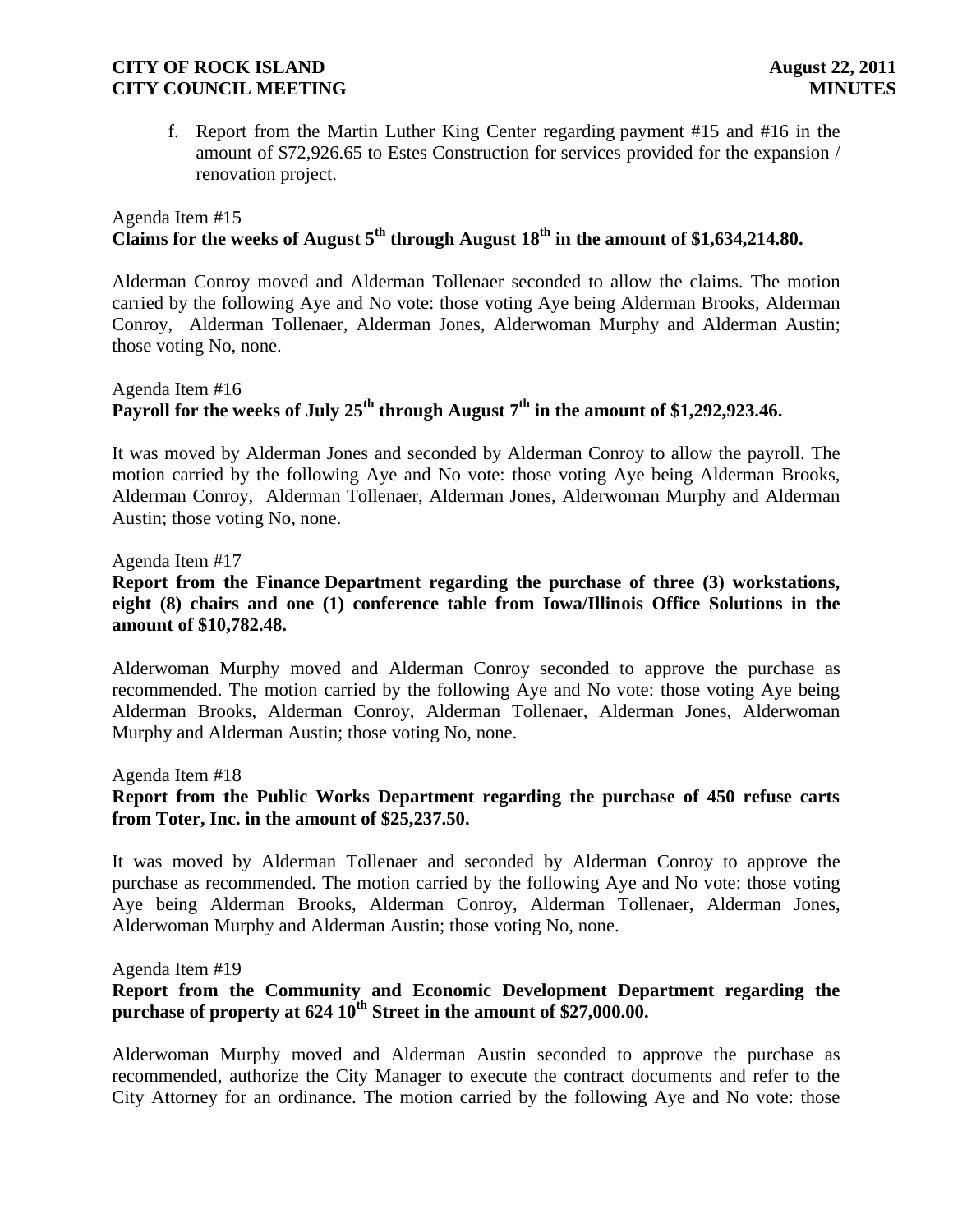voting Aye being Alderman Brooks, Alderman Conroy, Alderman Tollenaer, Alderman Jones, Alderwoman Murphy and Alderman Austin; those voting No, none.

#### Agenda Item #20

### **Report from the Public Works Department regarding bids for the purchase of 140,000 paper yard waste bags for the 2011 Free Fall Leaf Pickup, recommending the bid be awarded to Resourceful Bag and Tag in the amount of \$46,200.00.**

Alderman Tollenaer moved and Alderman Conroy seconded to award the bid as recommended and authorize purchase. The motion carried by the following Aye and No vote: those voting Aye being Alderman Brooks, Alderman Conroy, Alderman Tollenaer, Alderman Jones, Alderwoman Murphy and Alderman Austin; those voting No, none.

#### Agenda Item #21

## **Report from the Public Works Department regarding bids for the 2011 Ditch Cleaning and 106th Avenue West Road Edge Repair project, recommending the bid be awarded to Miller Trucking and Excavating in the amount of \$44,192.80.**

It was moved by Alderman Conroy and seconded by Alderman Tollenaer to award the bid as recommended and authorize the City Manager to execute the contract documents. The motion carried by the following Aye and No vote: those voting Aye being Alderman Brooks, Alderman Conroy, Alderman Tollenaer, Alderman Jones, Alderwoman Murphy and Alderman Austin; those voting No, none.

#### Agenda Item #22

### **Report from the Public Works Department regarding bids for the 2011 Asphalt Street Milling and Patching Program, recommending the bid be awarded to Brandt Construction in the amount of \$169,345.00.**

Alderman Jones moved and Alderman Tollenaer seconded to award the bid as recommended and authorize the City Manager to execute the contract documents. The motion carried by the following Aye and No vote: those voting Aye being Alderman Brooks, Alderman Conroy, Alderman Tollenaer, Alderman Jones, Alderwoman Murphy and Alderman Austin; those voting No, none.

#### Agenda Item #23 **Report from the Public Works Department regarding a Site License agreement with Nextel for placing antennas on the water tower at 1413 42nd Avenue.**

It was moved by Alderwoman Murphy and seconded by Alderman Austin to approve the agreement as recommended and authorize the City Manager to execute the contract documents. The motion carried by the following Aye and No vote: those voting Aye being Alderman Brooks, Alderman Conroy, Alderman Tollenaer, Alderman Jones, Alderwoman Murphy and Alderman Austin; those voting No, none.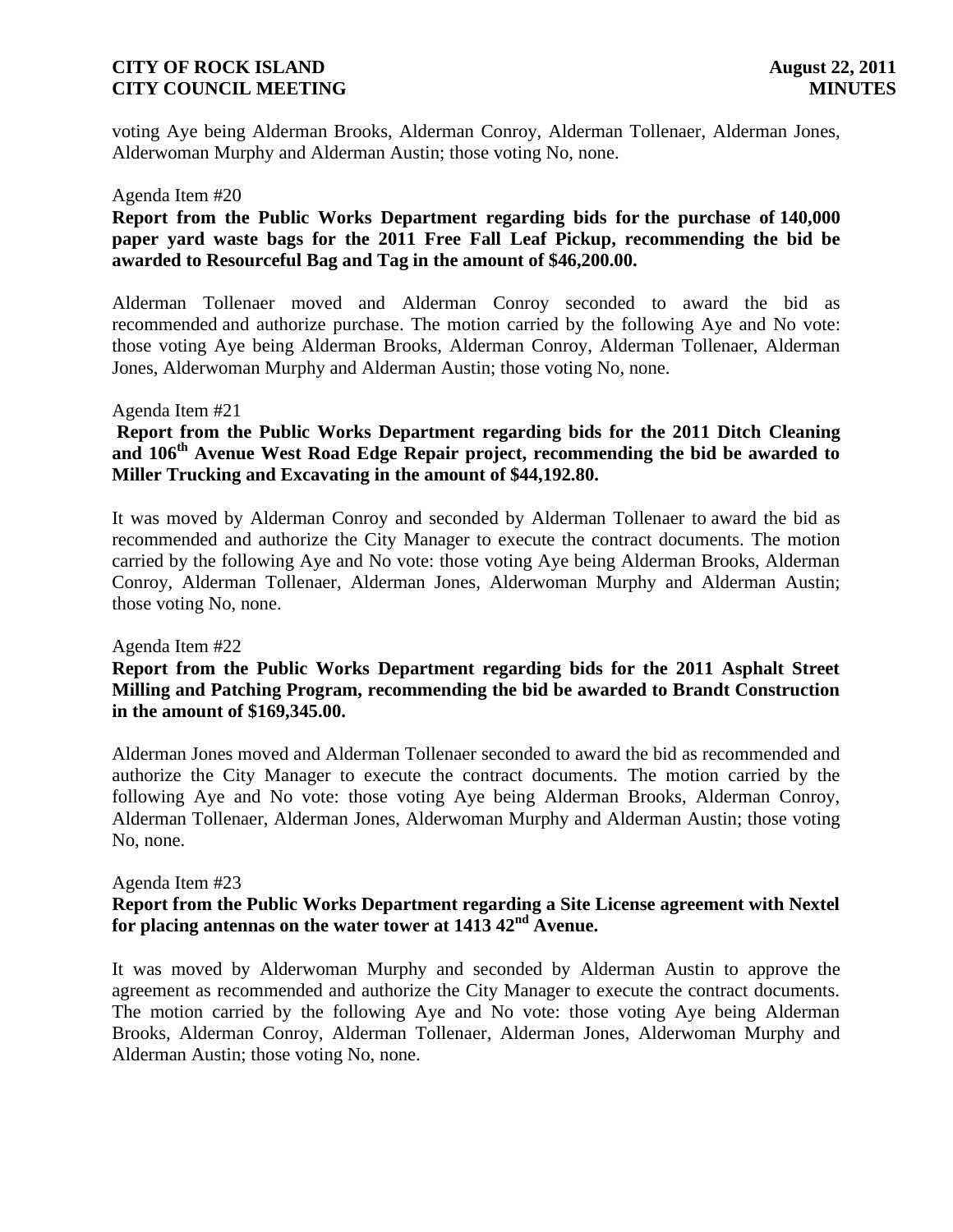#### Agenda Item #24

# **Report from the Administrative Services Department regarding a cellular phone stipend policy.**

Alderman Conroy moved and Alderwoman Murphy seconded to authorize the City Manager to establish a two level cellular phone stipend policy as recommended and authorize staff to convert all recommended users to the stipend as soon as it can be completed.

Discussion followed. Alderman Conroy stated that he looks for this item to come back and be improved within six (6) months of what it is. Alderman Conroy added that this is a good start in regards to the stipend policy.

After discussion, the motion carried by the following Aye and No vote: those voting Aye being Alderman Brooks, Alderman Conroy, Alderman Tollenaer, Alderman Jones, Alderwoman Murphy and Alderman Austin; those voting No, none.

#### Agenda Item #25

### **Report from the Administrative Services Department regarding a Special Ordinance providing for a seventh cable extension of the cable franchise agreement through November 30, 2011**.

It was moved by Alderman Tollenaer and seconded by Alderwoman Murphy to consider, suspend the rules and pass the ordinance. The motion carried by the following Aye and No vote: those voting Aye being Alderman Brooks, Alderman Conroy, Alderman Tollenaer, Alderman Jones, Alderwoman Murphy and Alderman Austin; those voting No, none.

#### Agenda Item #26

## **Report from the Public Works Department regarding the construction of electric vehicle charging infrastructure at four (4) metered parking locations as stated in the report in the amount of \$7,400.00.**

Alderman Jones moved and Alderwoman Murphy seconded to approve the construction of electric vehicle charging infrastructure at four (4) metered parking locations as recommended. The motion carried by the following Aye and No vote: those voting Aye being Alderman Brooks, Alderman Conroy, Alderman Tollenaer, Alderman Jones, Alderwoman Murphy and Alderman Austin; those voting No, none.

#### Agenda Item #27

### **Report from the Public Works Department regarding bicycle storage racks, recommending upgrading the bicycle storage facilities at City buildings and implement a two cost-sharing program for bicycle storage at other locations.**

It was moved by Alderman Jones and seconded by Alderman Conroy to authorize staff to upgrade the bicycle storage facilities and implement the cost sharing program as recommended. The motion carried by the following Aye and No vote: those voting Aye being Alderman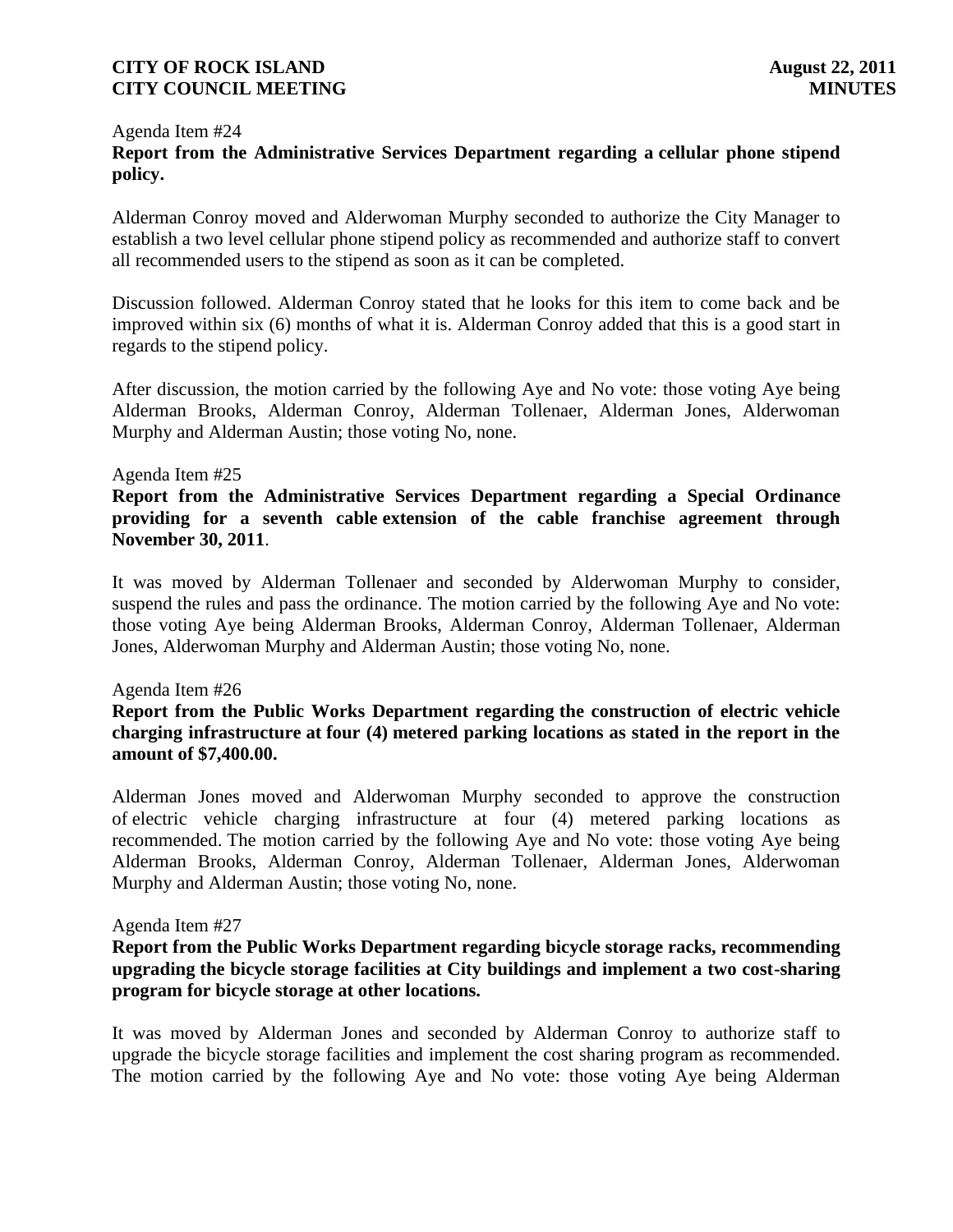Brooks, Alderman Conroy, Alderman Tollenaer, Alderman Jones, Alderwoman Murphy and Alderman Austin; those voting No, none.

Agenda Item #28

**Report from the Community and Economic Development Department regarding a request from the Rock Island Preservation Commission to amend the Brick Streets Plan, recommending recategorizing 41st from 8th Avenue south to its termination at Lincoln Park from a Category three (3) street to a Category four (4) street.**

It was moved by Alderwoman Murphy and seconded by Alderman Austin to approve the request and amend the plan as recommended.

Discussion followed.

Mr. Ben Newcomb 803 41<sup>st</sup> Street stepped forward. Mr. Newcomb voiced concerns regarding 41<sup>st</sup> Street. Mr. Newcomb stated that this street has had so many repairs that it presents a hazardous situation to drive on the street. Mr. Newcomb added that so much water drains down the street from the park that it is difficult to keep it in repair.

Alderwoman Murphy inquired as to what the next step would be for the street.

City Manager Phillips advised that this action allows the City flexibility to figure out how to do the repair.

Public Works Director Bob Hawes advised that this project is not in the Five Year Capital Improvement Program.

City Manager Phillips stated that if the neighborhood is interested in a petition, that would be a way to try and get it in the five year plan.

After discussion, the motion carried by the following Aye and No vote: those voting Aye being Alderman Brooks, Alderman Conroy, Alderman Tollenaer, Alderman Jones, Alderwoman Murphy and Alderman Austin; those voting No, none.

### Agenda Item #30 **Report from the Mayor regarding reappointments to the Citizen's Advisory Committee.**

Alderwoman Murphy moved and Alderman Jones seconded to approve the reappointments as recommended. The motion carried by the following Aye and No vote: those voting Aye being Alderman Brooks, Alderman Conroy, Alderman Tollenaer, Alderman Jones, Alderwoman Murphy and Alderman Austin; those voting No, none.

Mike Markell, Deb Hinds and Deb Holmes were reappointed to the Citizen's Advisory Committee for three (3) year terms expiring on September 30, 2013.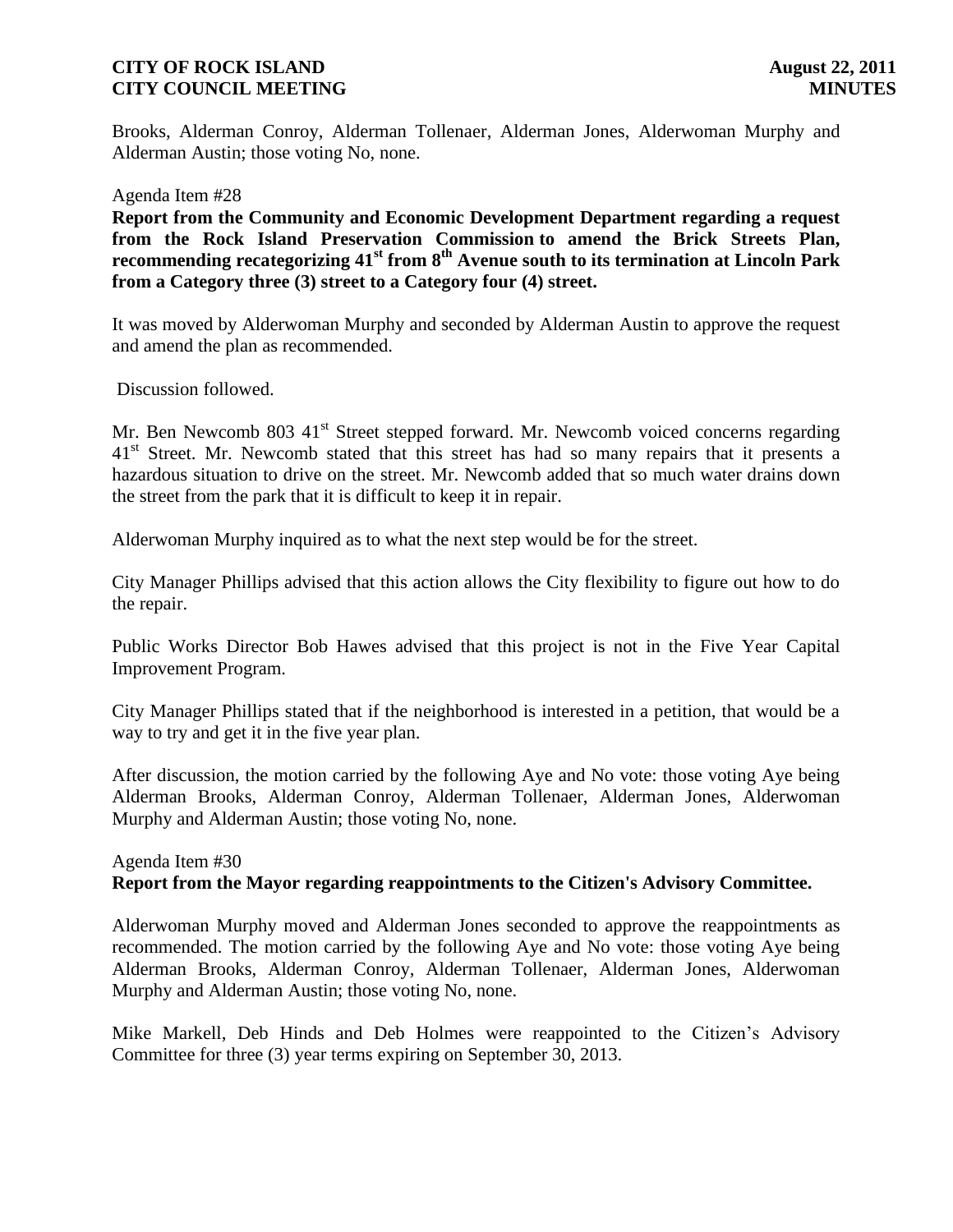#### Agenda Item #31

**Report from the City Clerk regarding a request from Reverend Willie E. Jones of the People's Missionary Baptist Church for parking to be permitted at the curbside along the east and west sides of 23rd Street between 5th and 6th Avenues on Saturday, August 27, 2011 from 5:00 pm until 8:00 pm for a Worship Service.**

It was moved by Alderman Jones and seconded by Alderwoman Murphy to approve the request as recommended. The motion carried by the following Aye and No vote: those voting Aye being Alderman Brooks, Alderman Conroy, Alderman Tollenaer, Alderman Jones, Alderwoman Murphy and Alderman Austin; those voting No, none.

#### Agenda Item #32

# **Report from the City Clerk regarding an Activity permit application for the 27th annual Labor Day Parade to be held on Monday, September 5, 2011 from 9:30 am to noon.**

Alderman Conroy moved and Alderwoman Murphy seconded to approve the event as recommended. The motion carried by the following Aye and No vote: those voting Aye being Alderman Brooks, Alderman Conroy, Alderman Tollenaer, Alderman Jones, Alderwoman Murphy and Alderman Austin; those voting No, none.

#### Agenda Item #33

**Report from the City Clerk regarding a request for a Sound Amplification permit from the Apostolic Sanctuary for a Tent Revival to be held on Friday, September 9th from 5:30 pm to 9:00 pm, Saturday, September 10th from 10:00 am to 9:00 pm and Sunday, September 11th from noon to 5:00 pm at 3808 11th Street.** 

It was moved by Alderman Conroy and seconded by Alderwoman Murphy to approve the Sound Amplification permit as recommended. The motion carried by the following Aye and No vote: those voting Aye being Alderman Brooks, Alderman Conroy, Alderman Tollenaer, Alderman Jones, Alderwoman Murphy and Alderman Austin; those voting No, none.

#### Agenda Item #34

**Report from the City Clerk regarding a request from the Truth Temple Church for a Street Closing at 12th Avenue between 12th Street and 14th Street on Saturday, September 10, 2011 from 10:00 am to 8:00 pm for a neighborhood back to school celebration, and a Sound Amplification permit from 1:00 pm to 6:00 pm**.

Alderwoman Murphy moved and Alderman Jones seconded to approve the requests as recommended. The motion carried by the following Aye and No vote: those voting Aye being Alderman Brooks, Alderman Conroy, Alderman Tollenaer, Alderman Jones, Alderwoman Murphy and Alderman Austin; those voting No, none.

Agenda Item #35

**Report from the City Clerk regarding a request for a Street Closing at 41st Street - alley between 14th Avenue and 15th Avenue on Saturday, September 10, 2011 from noon to 11:00**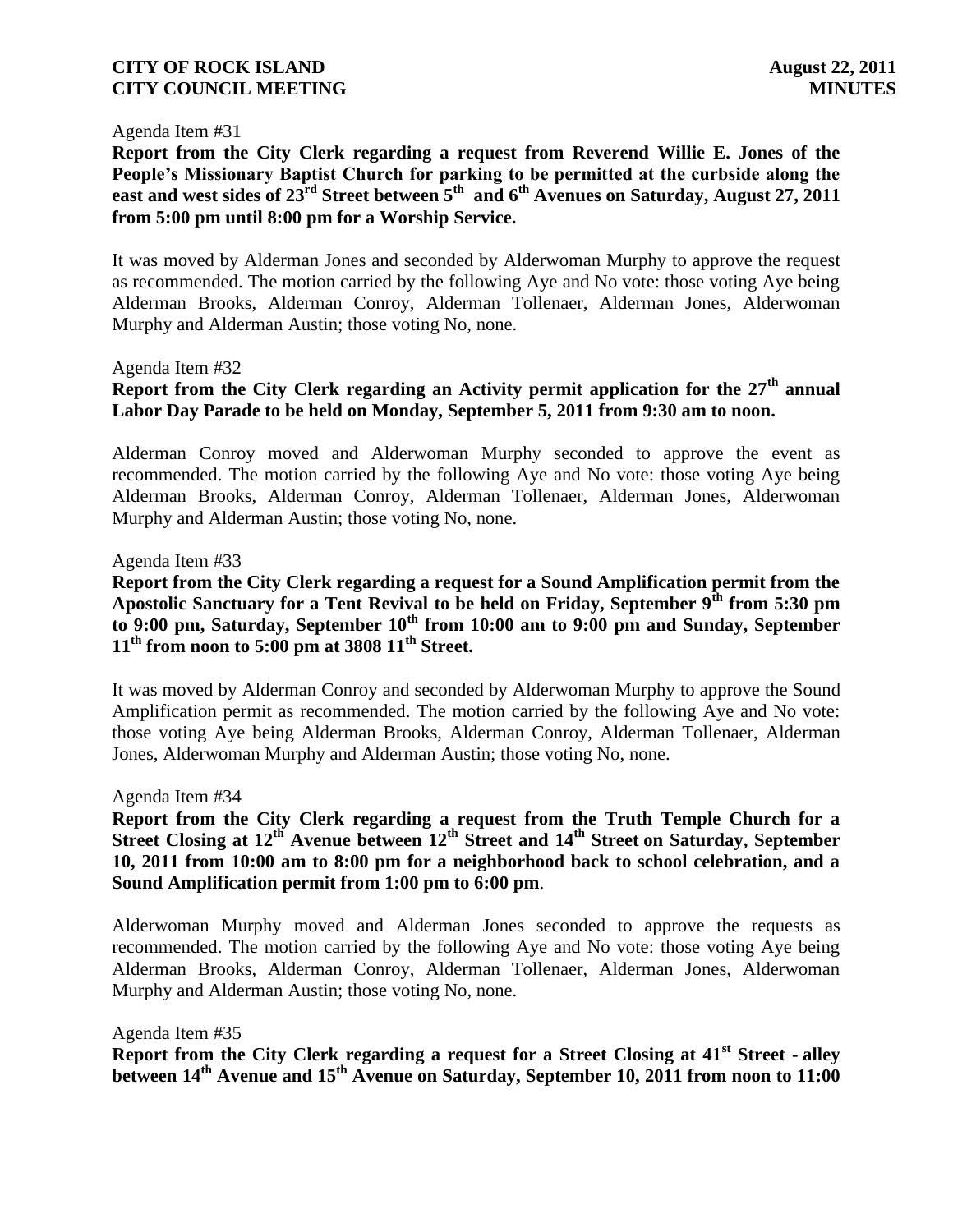### **pm for a wedding and reception, and a Sound Amplification permit from 4:00 pm to 10:00 pm at 1412 41st Street.**

It was moved by Alderman Tollenaer and seconded by Alderwoman Murphy to approve the requests as recommended. The motion carried by the following Aye and No vote: those voting Aye being Alderman Brooks, Alderman Conroy, Alderman Tollenaer, Alderman Jones, Alderwoman Murphy and Alderman Austin; those voting No, none.

#### Agenda Item #36

**Report from the City Clerk regarding a request for a Street Closing at 45th Street between 6 th and 7th Avenues, and the alley east of 4501 7th Avenue; along with a Sound Amplification permit for the East End Neighborhood Fair to be held on Saturday, September 10, 2011 from noon to 5:00 pm**.

Alderman Conroy moved and Alderman Tollenaer seconded to approve the requests as recommended.

Discussion followed. Alderwoman Murphy stated that the East End Neighborhood Fair will be held in the parking lot behind St. John's Lutheran Church. Alderwoman Murphy added that this will be a great event.

After discussion, the motion carried by the following Aye and No vote: those voting Aye being Alderman Brooks, Alderman Conroy, Alderman Tollenaer, Alderman Jones, Alderwoman Murphy and Alderman Austin; those voting No, none.

#### Agenda Item #37

**Report from the City Clerk regarding a Sound Amplification application for St. George Greek Orthodox Church for Friday, September 16 and Saturday, September 17, 2011 from 11:00 am to 11:00 pm for their annual Greek Festival.** 

Alderman Jones moved and Alderman Tollenaer seconded to approve the sound amplification permit as recommended. The motion carried by the following Aye and No vote: those voting Aye being Alderman Brooks, Alderman Conroy, Alderman Tollenaer, Alderman Jones, Alderwoman Murphy and Alderman Austin; those voting No, none.

#### Agenda Item #38

**Report from the City Clerk regarding a request from the Rock Island County NAACP for a Street Closing at 9th Street between 6th and 7th Avenue on Saturday, September 17, 2011 from 11:00 am to 4:00 pm for a community celebration, and a Sound Amplification permit from 11:00 am. to 3:00 pm.**

It was moved by Alderwoman Murphy and seconded by Alderman Conroy to approve the requests as recommended. The motion carried by the following Aye and No vote: those voting Aye being Alderman Brooks, Alderman Conroy, Alderman Tollenaer, Alderman Jones, Alderwoman Murphy and Alderman Austin; those voting No, none.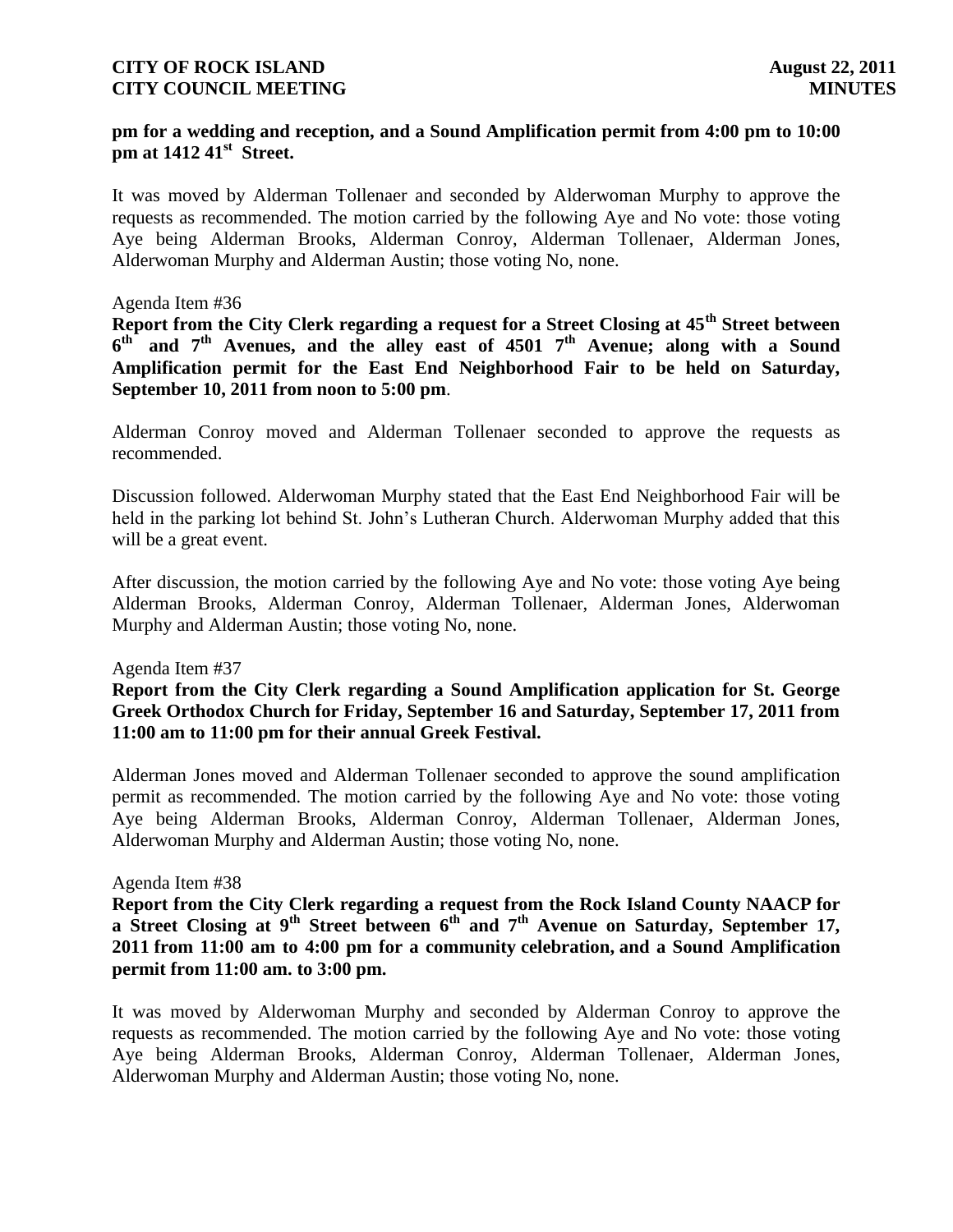#### Agenda Item #39

**Report from the City Clerk regarding an Activity Permit application from the Cornbelt Running Club to hold their annual 5K and 10K Run on Sunday, September 18, 2011 from 8:00 am to 9:30 am**.

Alderman Jones moved and Alderman Conroy seconded to approve the application as recommended. The motion carried by the following Aye and No vote: those voting Aye being Alderman Brooks, Alderman Conroy, Alderman Tollenaer, Alderman Jones, Alderwoman Murphy and Alderman Austin; those voting No, none.

#### Agenda Item #40

**Report from the City Clerk regarding a request for a Street Closing at 23rd Street between 20½ Avenue and 2025 23rd Street for a block party; along with a sound amplification permit for Saturday, September 24, 2011 from 5:00 pm to midnigh**t.

It was moved by Alderman Conroy and seconded by Alderman Jones to approve the requests as recommended. The motion carried by the following Aye and No vote: those voting Aye being Alderman Brooks, Alderman Conroy, Alderman Tollenaer, Alderman Jones, Alderwoman Murphy and Alderman Austin; those voting No, none.

#### Agenda Item #41

### **Report from the City Clerk regarding a request for a Street Closing at 21½ Avenue and Hillcrest Court between 28th Street and 29th Street on Saturday, September 24, 2011 from 4:00 pm to 11:00 pm for a block party.**

Alderman Conroy moved and Alderwoman Murphy seconded to approve the request as recommended. The motion carried by the following Aye and No vote: those voting Aye being Alderman Brooks, Alderman Conroy, Alderman Tollenaer, Alderman Jones, Alderwoman Murphy and Alderman Austin; those voting No, none.

Agenda Item #42

# **Report from the City Clerk regarding a Plaza activity permit application for Steve's Old Time Tap to hold a Bike Night Motorcycle Give Away event on Saturday, October 8, 2011 from 10:00 am to 4:00 pm.**

It was moved by Alderman Jones and seconded by Alderman Austin to approve the event as recommended, subject to complying with all liquor and Plaza regulations. The motion carried by the following Aye and No vote: those voting Aye being Alderman Brooks, Alderman Conroy, Alderman Tollenaer, Alderman Jones, Alderwoman Murphy and Alderman Austin; those voting No, none.

#### Agenda Item #43

### **Items from the City Manager's Memorandum Packet.**

City Manager Phillips made reference to information in the memo packet regarding the retirement of Finance Director Bill Scott. Mr. Phillips stated he asked Budget Coordinator Don